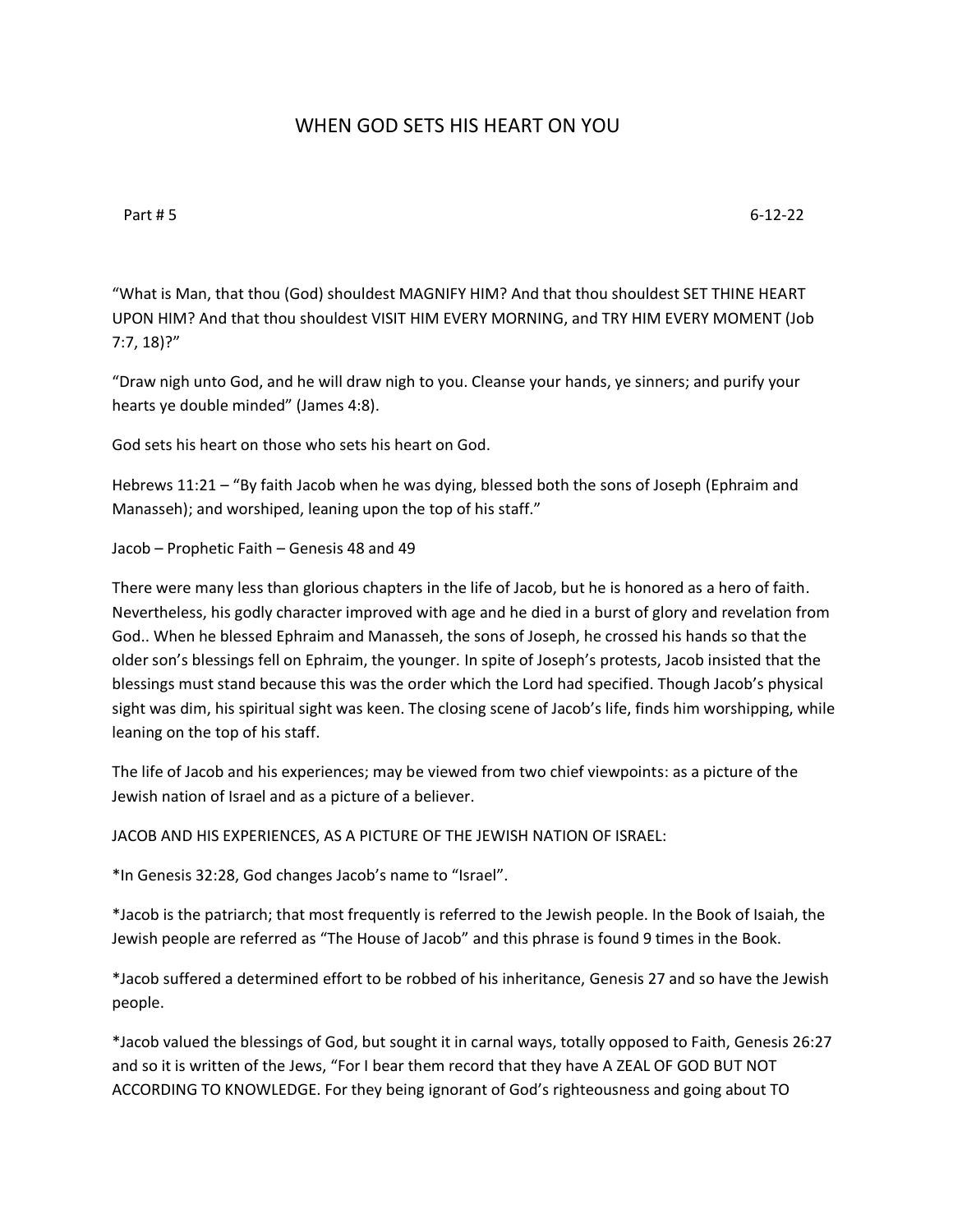ESTABLISH THEIR OWN RIGHTEOUSNESS, HAVE NOT SUBMITTED THEMSELVES UNTO THE RIGHTEOUSNESS OF GOD" (Romans 10:2,3).

\*Jacob was exiled from the land as a result of his SINS, Genesis 28:5. So were the Jewish people.

\*Jacob spent much of his life as a wandering exile from the land; such has been the history of his descendants.

\*Jacob was distinctly the wanderer among the patriarchs, and as such was a type of the wandering Jews.

\*Jacob experienced, as such, the SORE CHASTENINGS OF A RIGHTEOUS GOD, so too, with the Jewish people.

There are numerous, more comparisons of Jacob and his life experiences and the nation of Israel.

JACOB AND HIS EXPERIENCES IN LIFE, AS A PICTURE OF THE BELIEVER:

In Abraham we see the truth of "Divine Sovereignty", and the life of Faith; in Isaac "Divine Sonship" and the life of submission; in Jacob, the manifestation of the "Two Natures" and the life of service.

Jacob learned to be a "Servant". Hosea 12:12 says; "And Jacob fled into the country of Syria, and Israel (Jacob) served for a wife, and for a wife he kept sheep."

Genesis  $28: 10 - 19$  - (Read) - (K.J.B.)

Isaac sends Jacob to Paddan-aram, a district of Mesopatamia , so that he find a wife among his mother's people, rather than among the Canaanites (Genesis 28:1-9). Before Jacob commenced his service at Paddan-aram, he first arrived at "Bethel" and spends a night there (Genesis 28:10-19). At Bethel, Jacob had a WOUNDERFUL DREAM IN WHICH HE SAW A "LADDER" or STAIRCASE, EXTENDING FROM EARTH TO HEAVEN. This suggests; the fact that a REAL, UNINTERRUPTED, AND CLOSE COMMUNION WITH GOD IS POSSIBLE.

When Jesus, meets Nathaniel, Jesus makes a reference to this incident, at Bethel and connected it with His Second Coming and His Millennial reign and his close communion with believers (John 1: 47-51). But even now; believers CAN enjoy moment by moment fellowship, with God but it is difficult (Almost impossible) to retain this, ON OUR PART, in this present life.

When Jacob arrived at "Bethel"; Jacob's heart was probably filled with regret for the past, loneliness in the present, and uncertainty about the future but God graciously made a covenant with him, as He had with Abraham and Isaac (Genesis 28 13-15). God promises to Jacob; COMPANIONSHIP – "I am with you"; SAFTY –"I will keep you wherever you go"; GUIDENCE – "and will bring you back to this land"; and PERSONAL GUARANTEE – "I will not leave you until I have done what I have spoken to you".

Conscious, that he had MET GOD THERE; Jacob changes the name of the place from "LUZ" WHICH MEANS "SEPARATION" TO "BETHEL" WHICH MEANS "HOUSE OF GOD".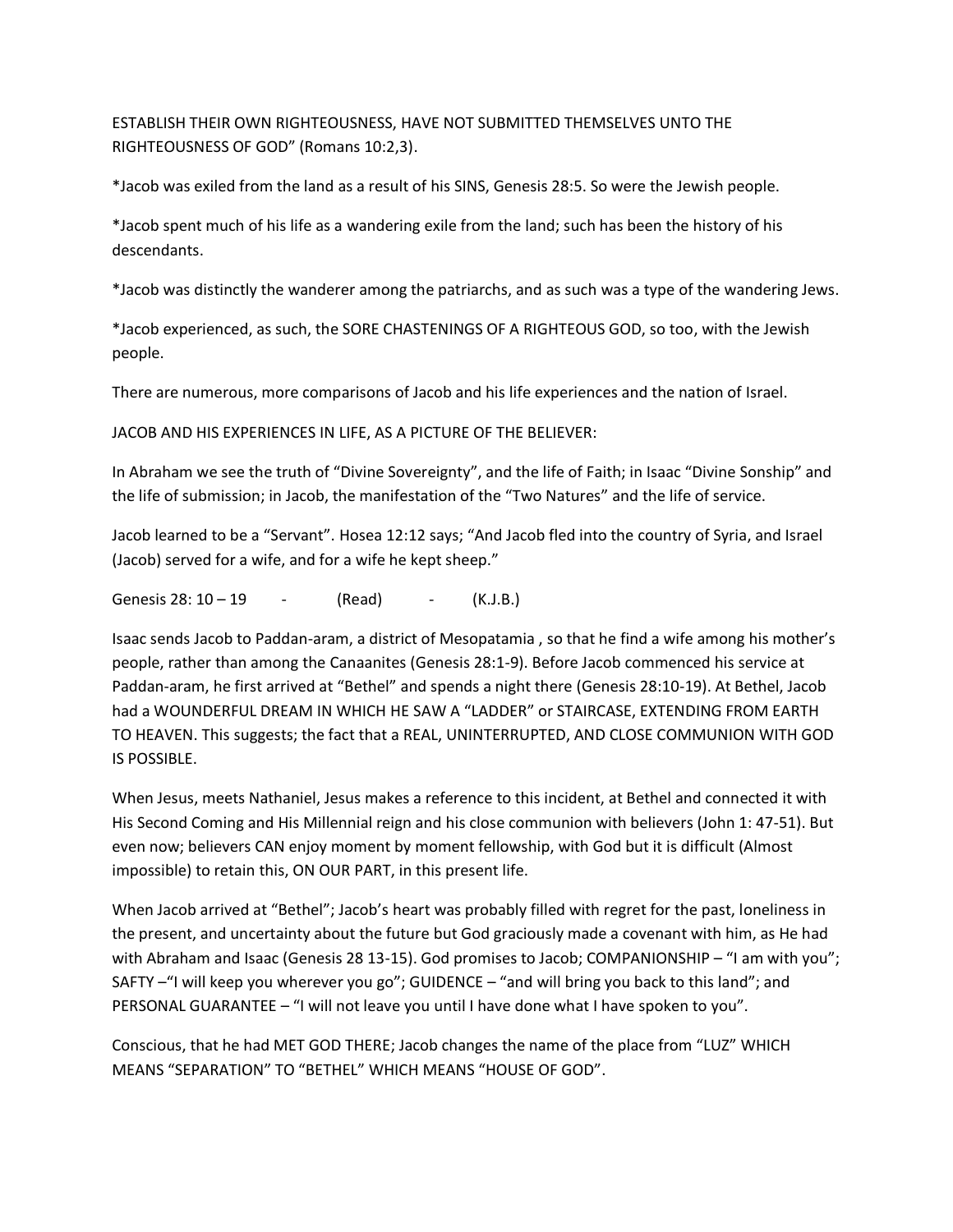GOD HAS CALLED US TO "SEPARATE" FROM THIS WORLD, BUT IN LEAVING THIS WORLD, WE ENTER INTO GOD'S "HOUSE"!

Romans 12:1 – "I BESEECH you therefore, brethren, by the mercies of God, that ye present your bodies a living sacrifice, holy, acceptable unto God, which is your reasonable (Rational) service".

Romans 12:2 – "And be not conformed to this world: but be ye transformed by the renewing of your mind (By the Word of God), that ye may prove what is that good, and acceptable, and perfect will of God."

The "Ladder" or "Staircase", pointed to CHRIS JESUS HIMSELF, the One who spanned the infinite gulf, which separated Heaven from Earth, and who has in His person, provided His own personal WAY, whereby we may DRAW NEAR TO GOD. That the "Ladder" reached from earth to Heaven, tells us of the complete provision; that Divine grace, has made for sinners. Right down to where THE FUGITIVE- JACOB, from his brother's wrath; THE LADDER CAME, AND RIGHT UP TO GOD HIMSELF THE "LADDER" REACHED!

Prior to Bethel, Jacob had no personal contact with God. Everything up to this point, in Jacob's life; about God, had come to him "Second-hand", through others.

Genesis  $28: 20 - 22$  - (Read) - (K.J.B.)

Next, Jacob seems to be BARGAINING WITH GOD. HE WAS ACTUALLY BARGINNING FOR LESS THAN GOD HAD ALREADY PROMISED TO HIM (GENESIS 28:14). "IF"; begins the vow of Jacob to God. Jacob's faith was not yet strong enough, to take God at His Word; so he had to make his tithe conditional, on God's performance, of His part of the agreement.

But now, Jacob is ready for "service" and to be a "Servant". Now, Jacob though not yet "Perfect", goes forth to do the will of God and to live out, what God has promised him.

Jacob is found to be "FAITHFUL IN SERVICE". The history of this is found in Genesis, chapters 29, 30, 31.

But Jacob still had the "Two Natures". The one nature; is to trust God at His word, to fear God, to deal with men fairly and be a man of integrity before God and men. The other nature, to live in fear, not to stand on God's Word and let circumstances, dictate your actions and speech and to try to "Control" your situations in life and to try to get the better of people, in your dealings, in which you come in contact with.

In Genesis 31: 11- 13; Jacob receives a dream from God, in which "The Angel of the Lord" spoke to him and told him to return back to his home. In route to Canaan, Jacob met a band of ANGELS and called the place "Mahanaim" (Two hosts or double camp) (Genesis 32:2). These two camps of angels; are Jacob's entourage, from God and could just refer to a double portion or great number of angels. As Jacob neared his home land, he remembered his brother Esau and feared that Esau would still seek revenge, for Jacob's past actions. First, Jacob sent out messengers, to Esau with greetings and peace. Then when he heard that Esau was coming to met him, with a band of four hundred men, he was terrified that he divided his family into two companies, so that if the first group was destroyed, the second group could